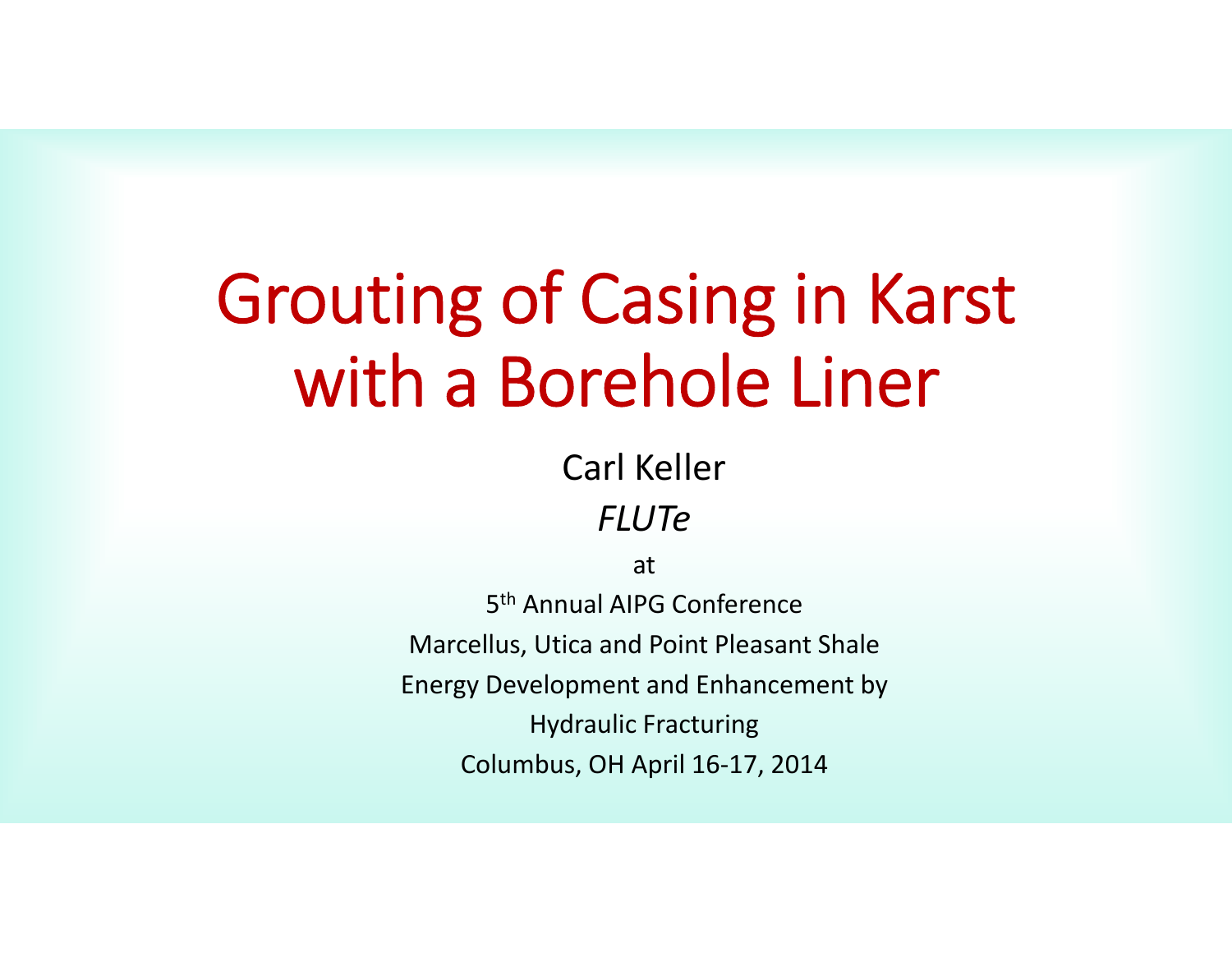# Topics:

- The problem in Karst formations
- How <sup>a</sup> borehole liner is installed
- How the casing can be installed with the liner
- The grouting of the casing
- Variations that may be needed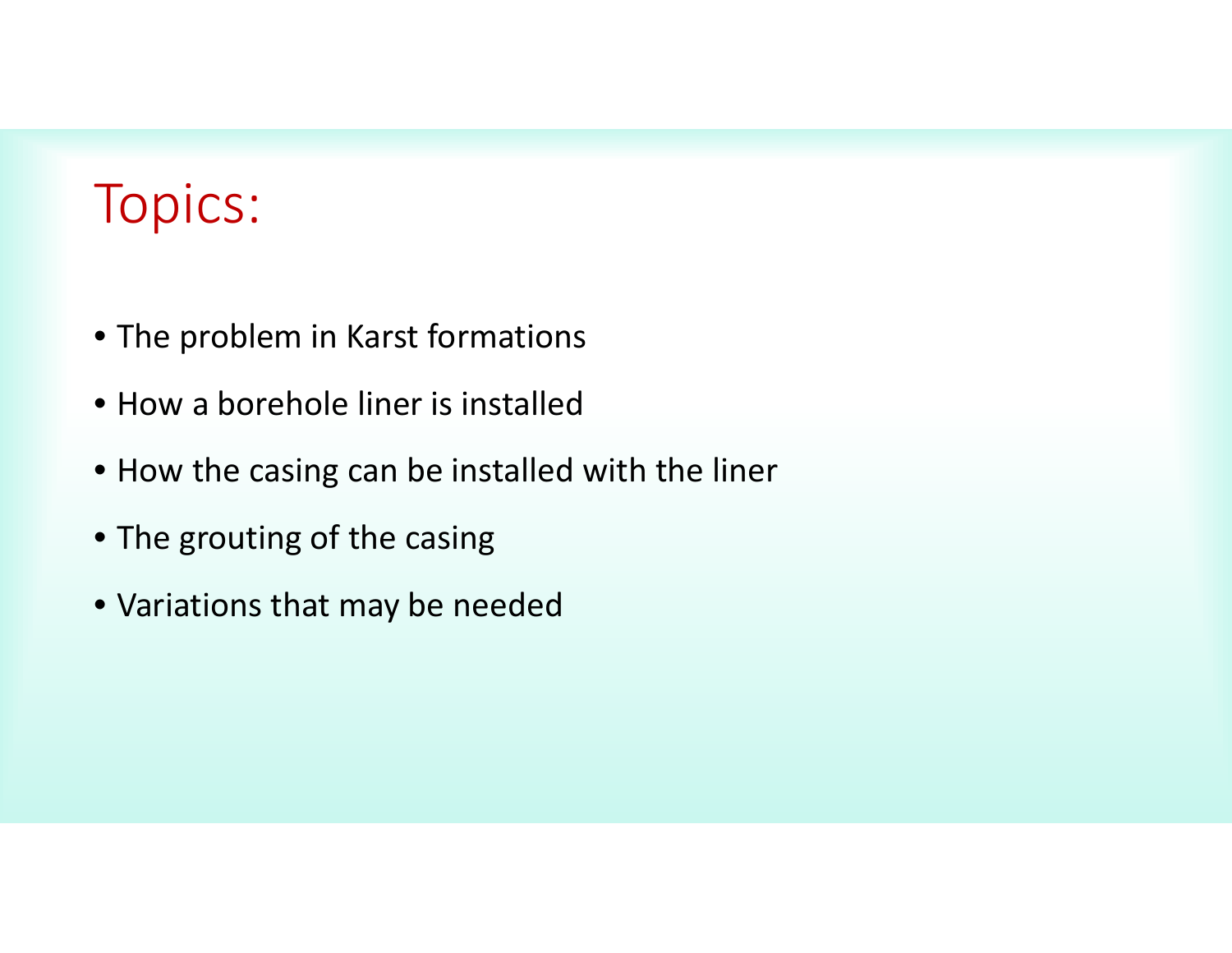## The potential problems, only one discussed.

1. Flow via injection boring

- 2. Flow via fractures
- 3. Old poorly sealed oil wells

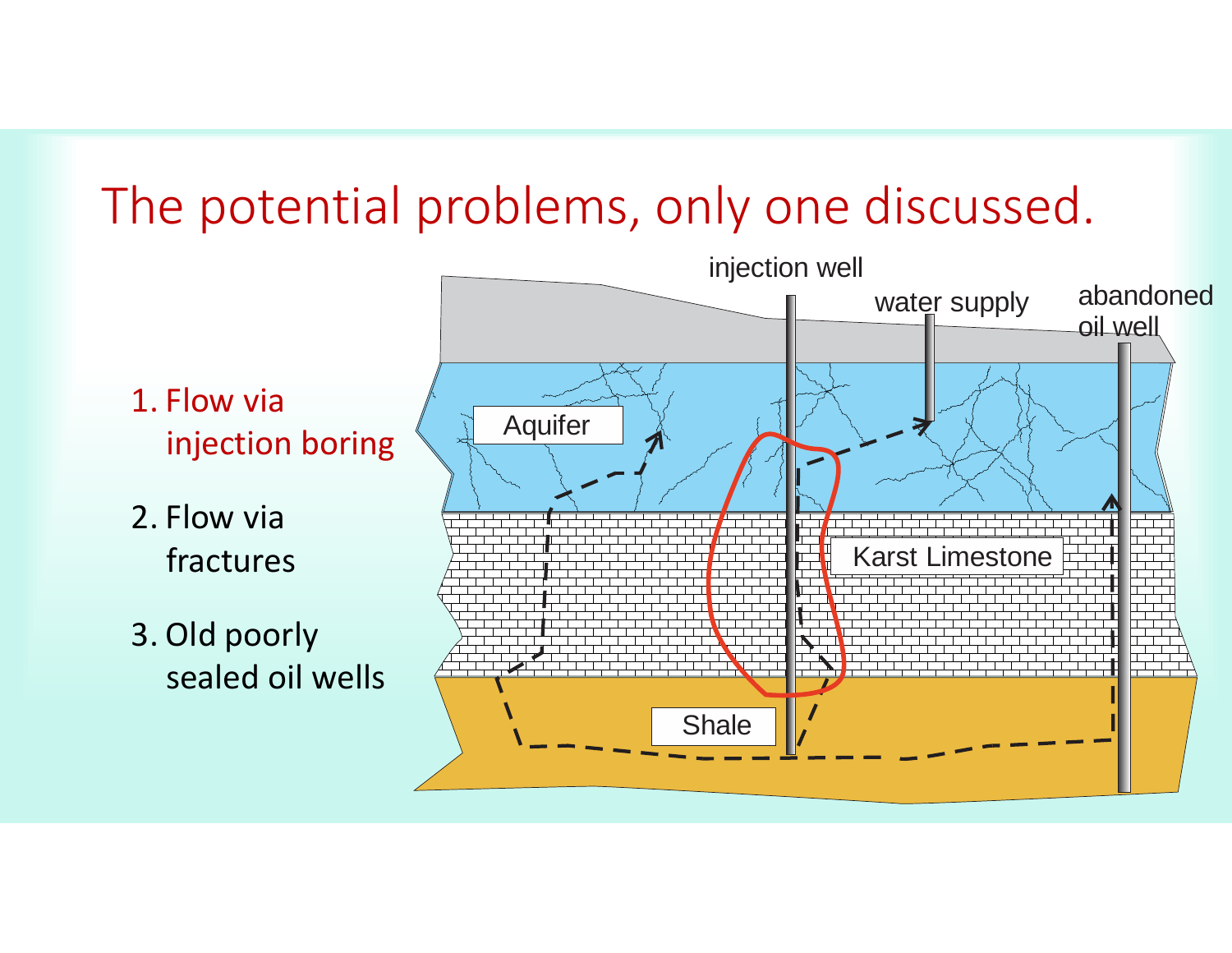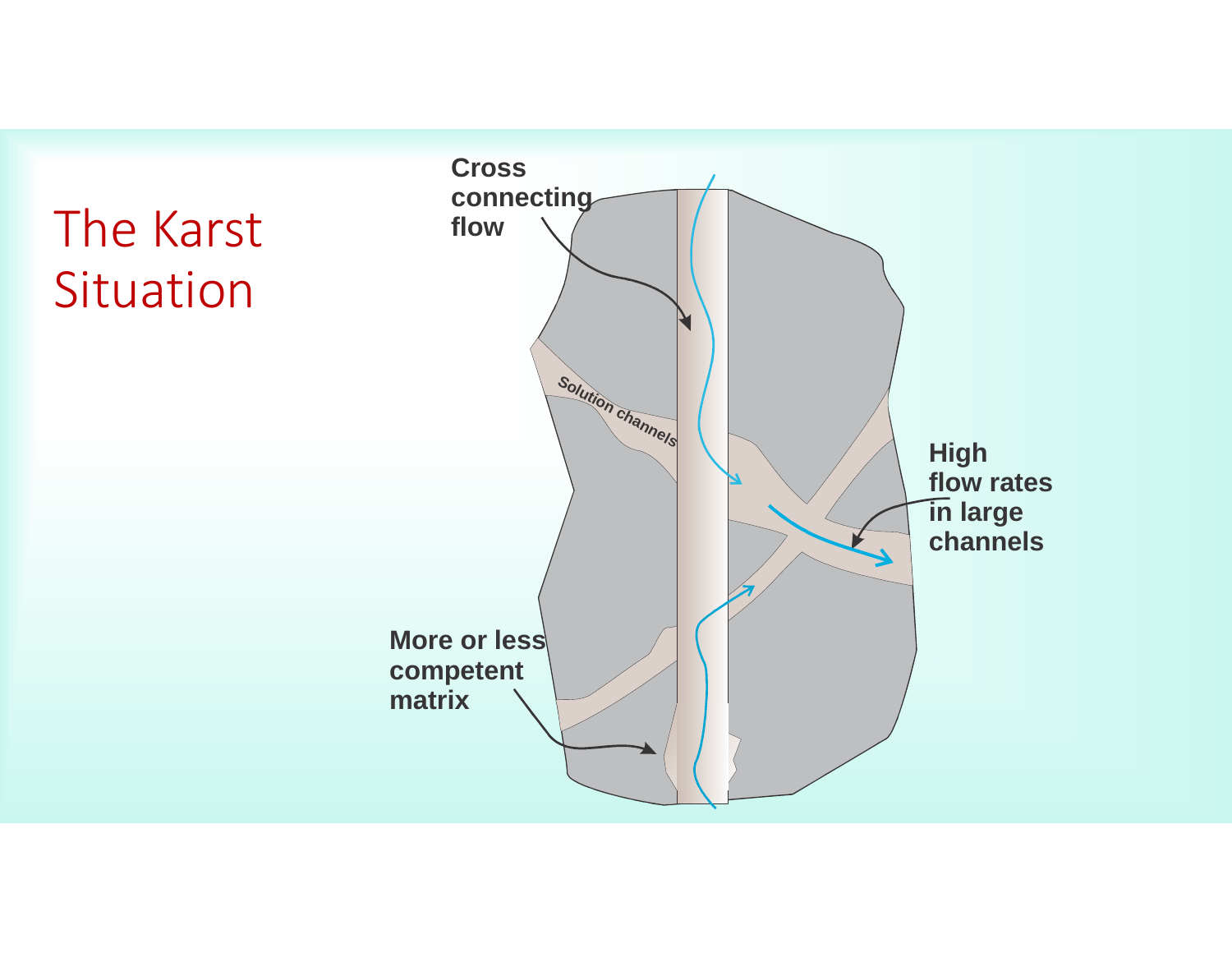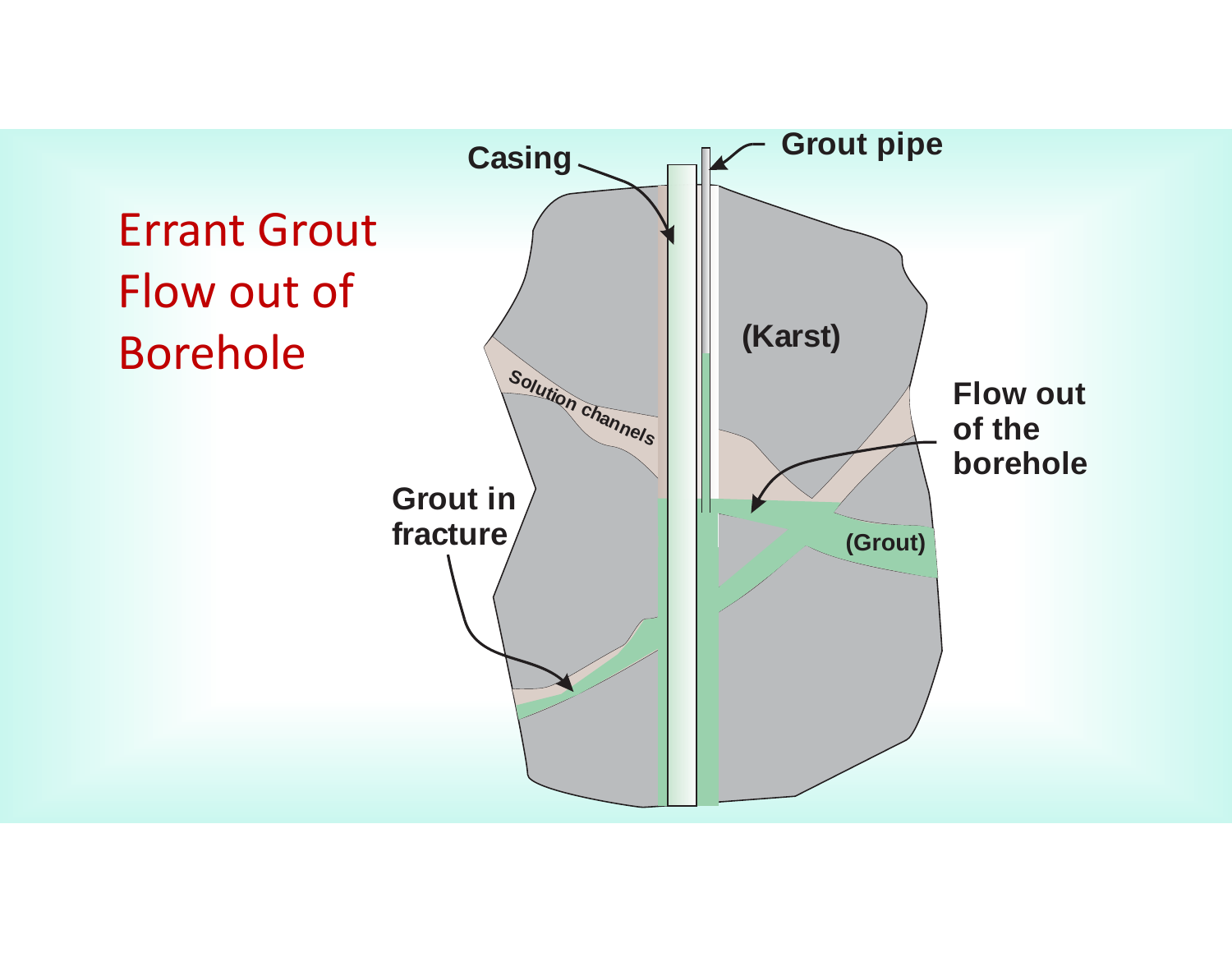#### **Liner everting through solution voids**

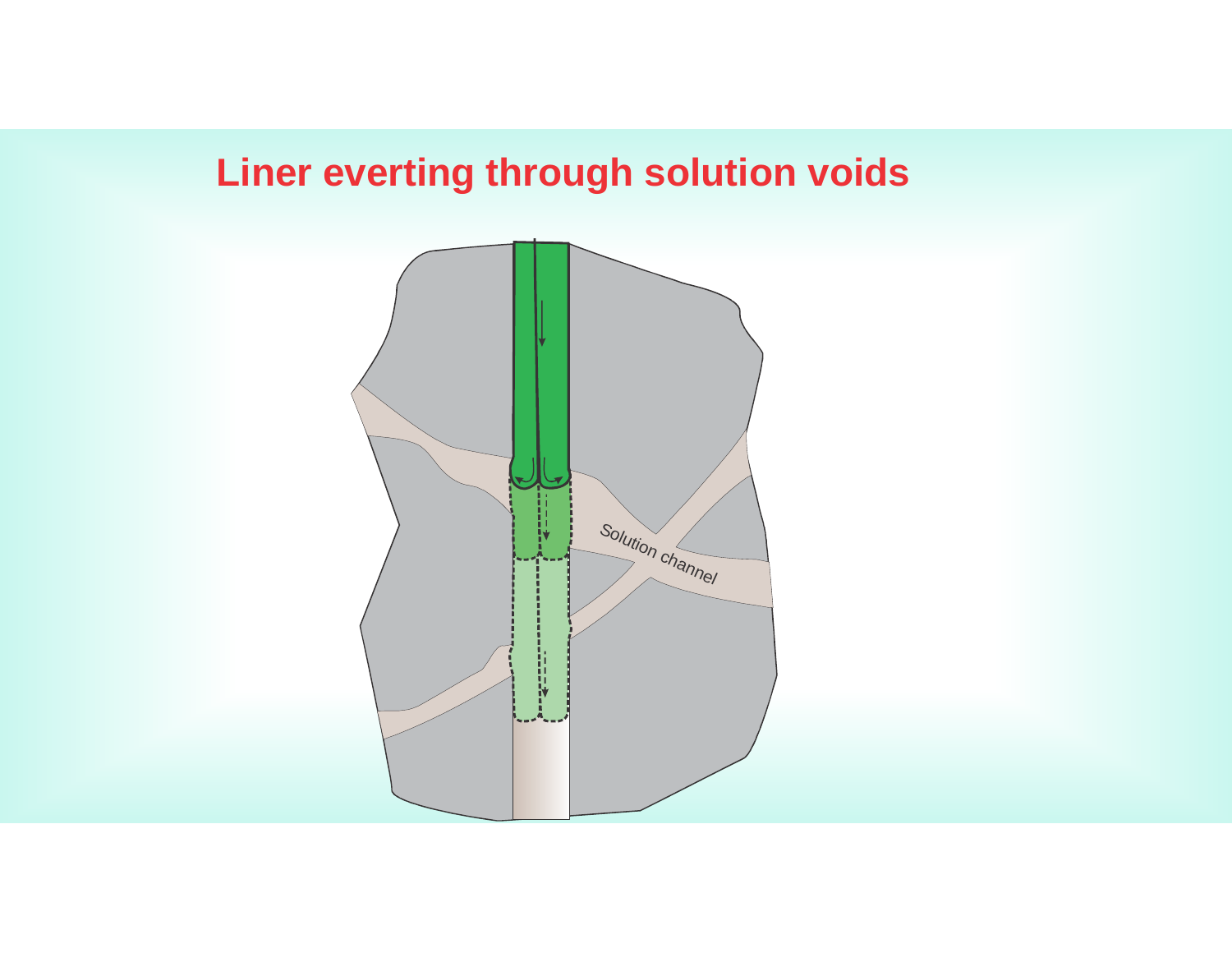# The following sequence illustrates:

- 1. The liner eversion to half its length
- 2. The attachment of the casing to the liner
- 3. The attachment of the grout tube to the casing
- 4. The subsequent propagation of the liner to the full length of the borehole with additional casing joints added as the liner descends.
- 5. The grout injection through the grout tube.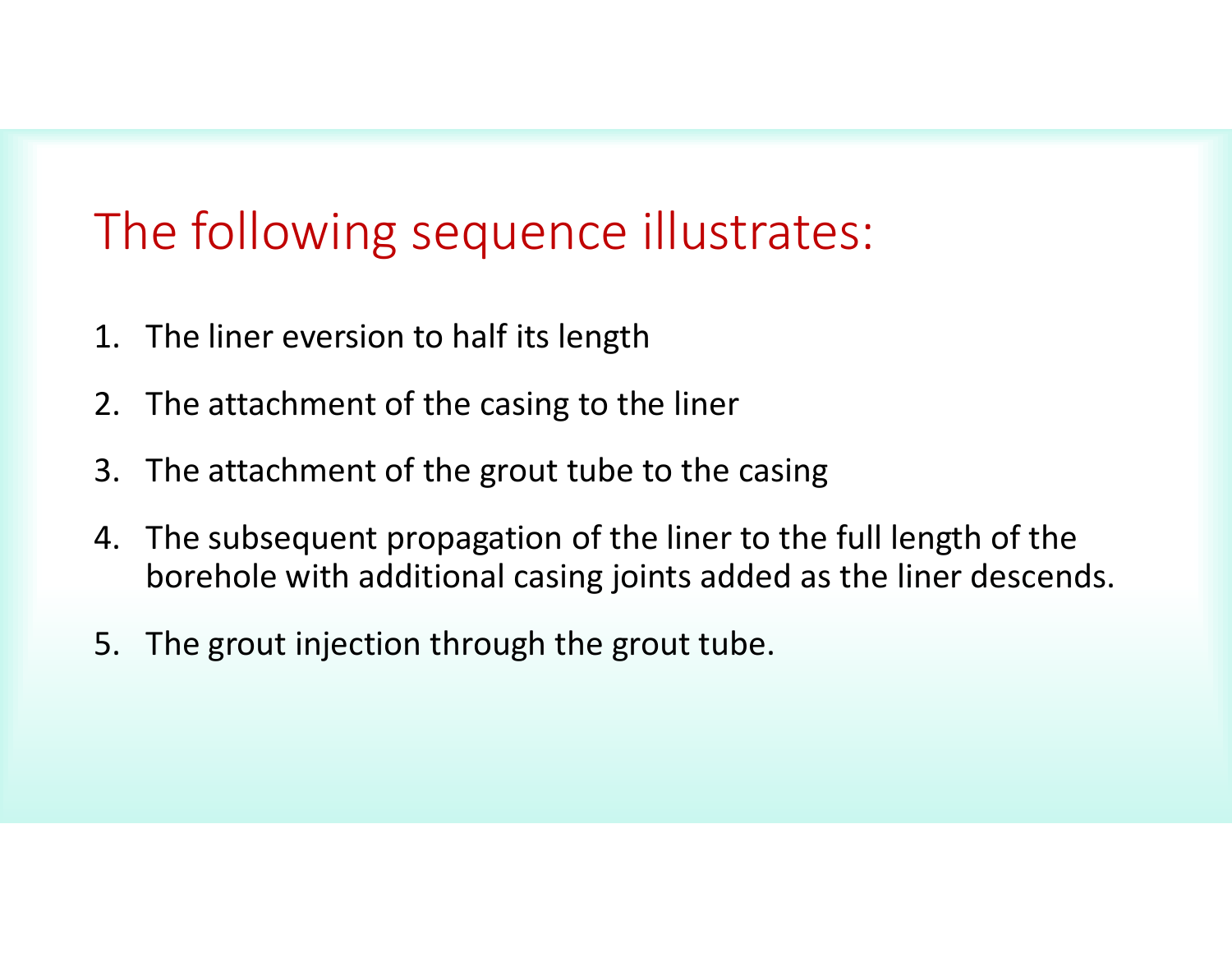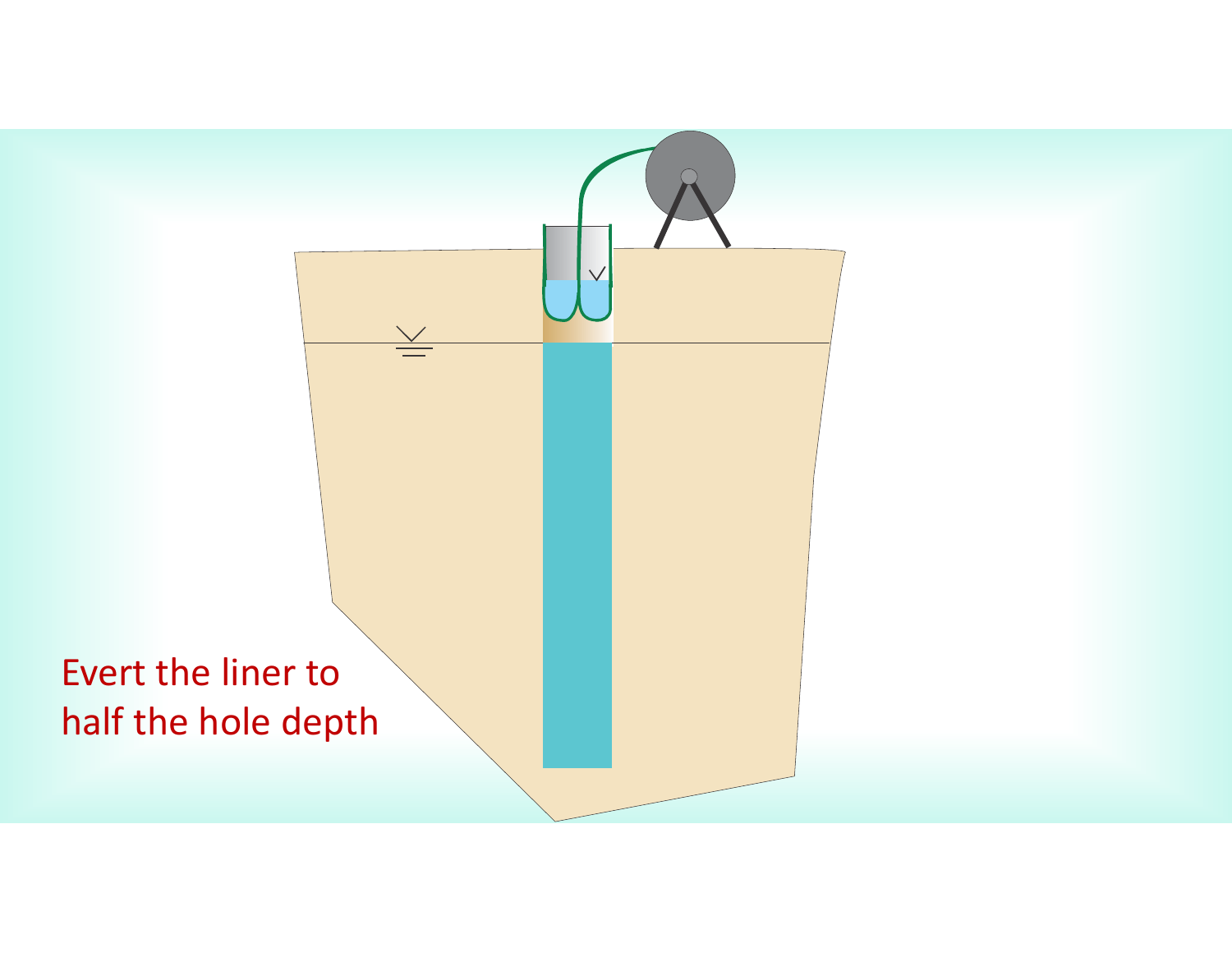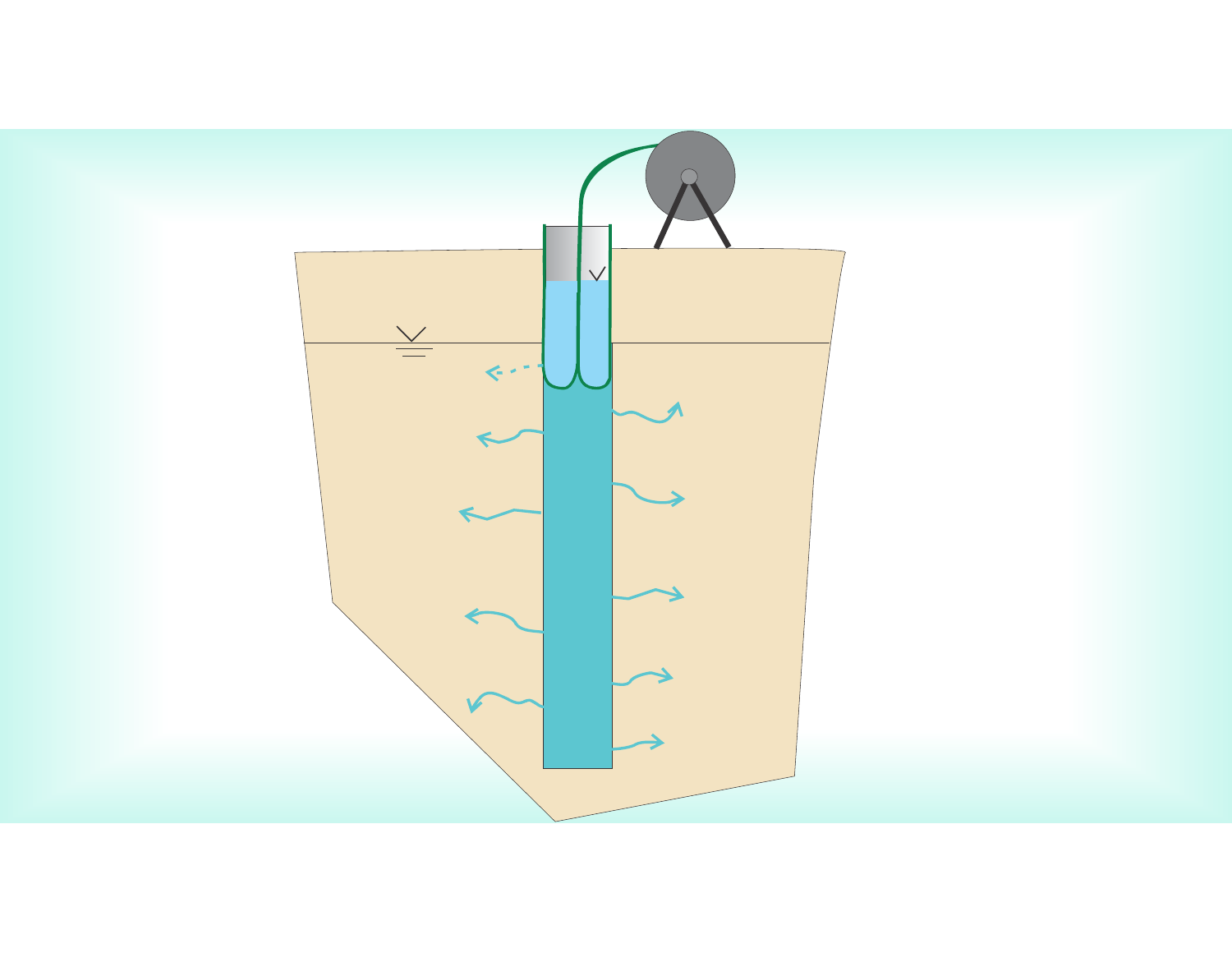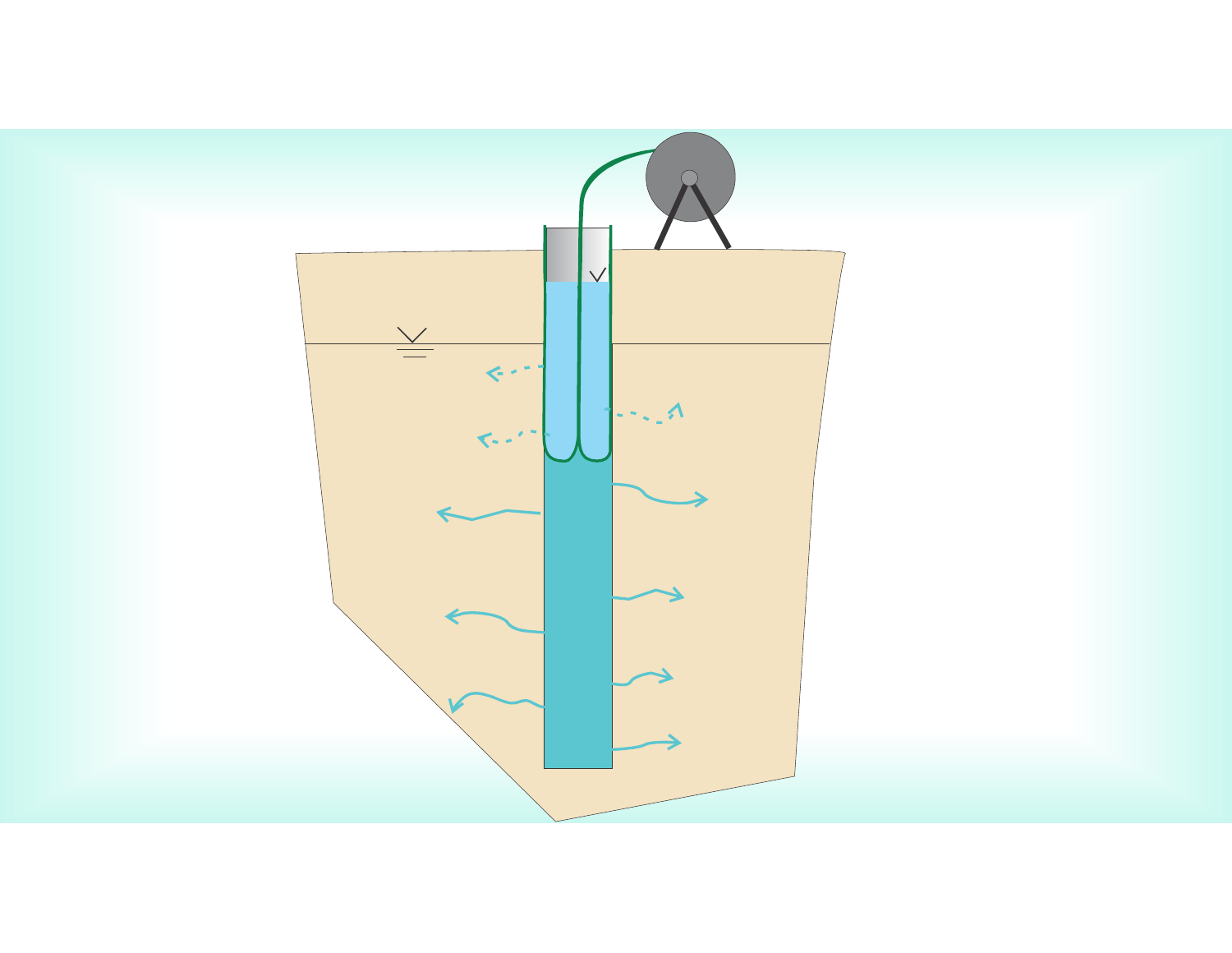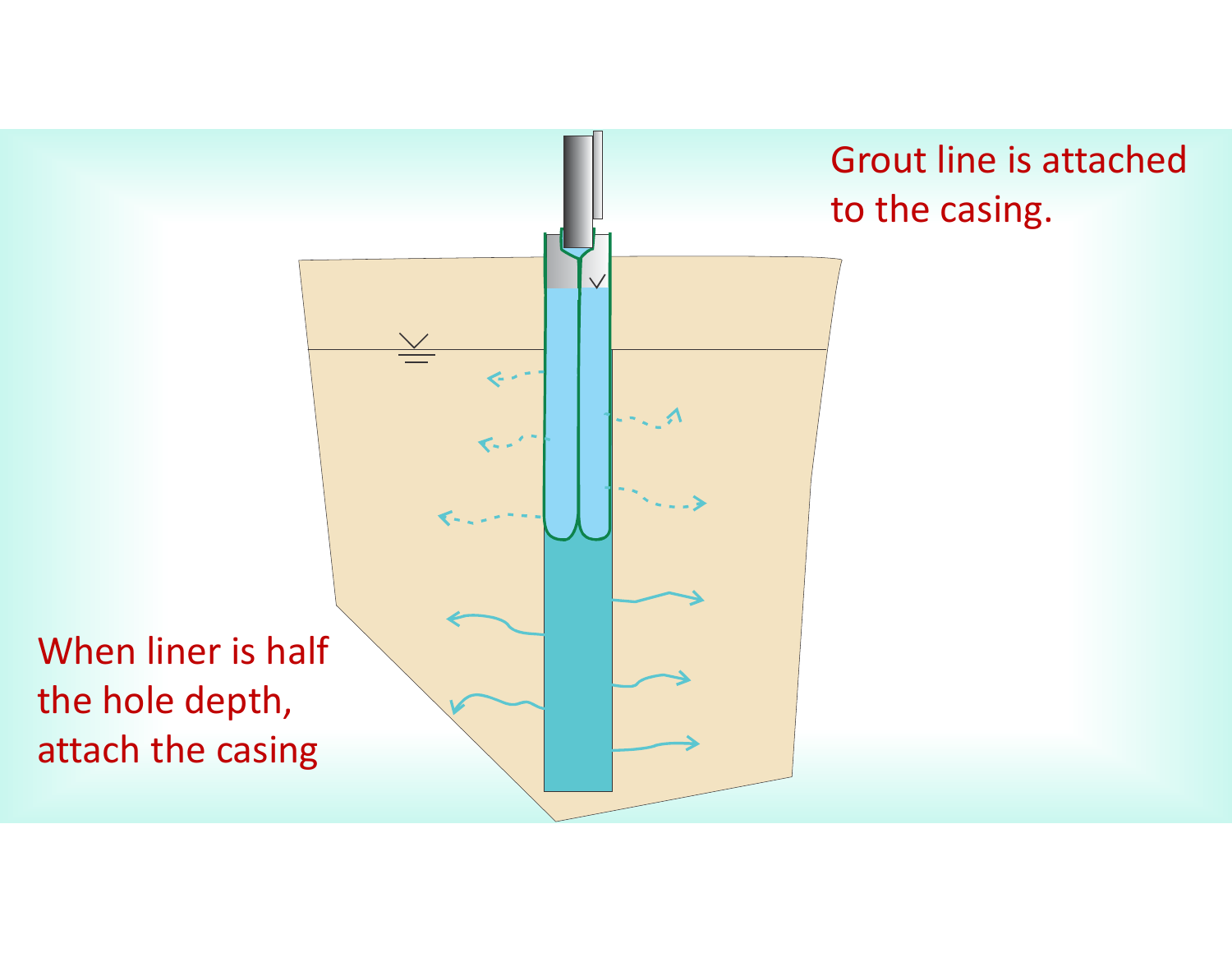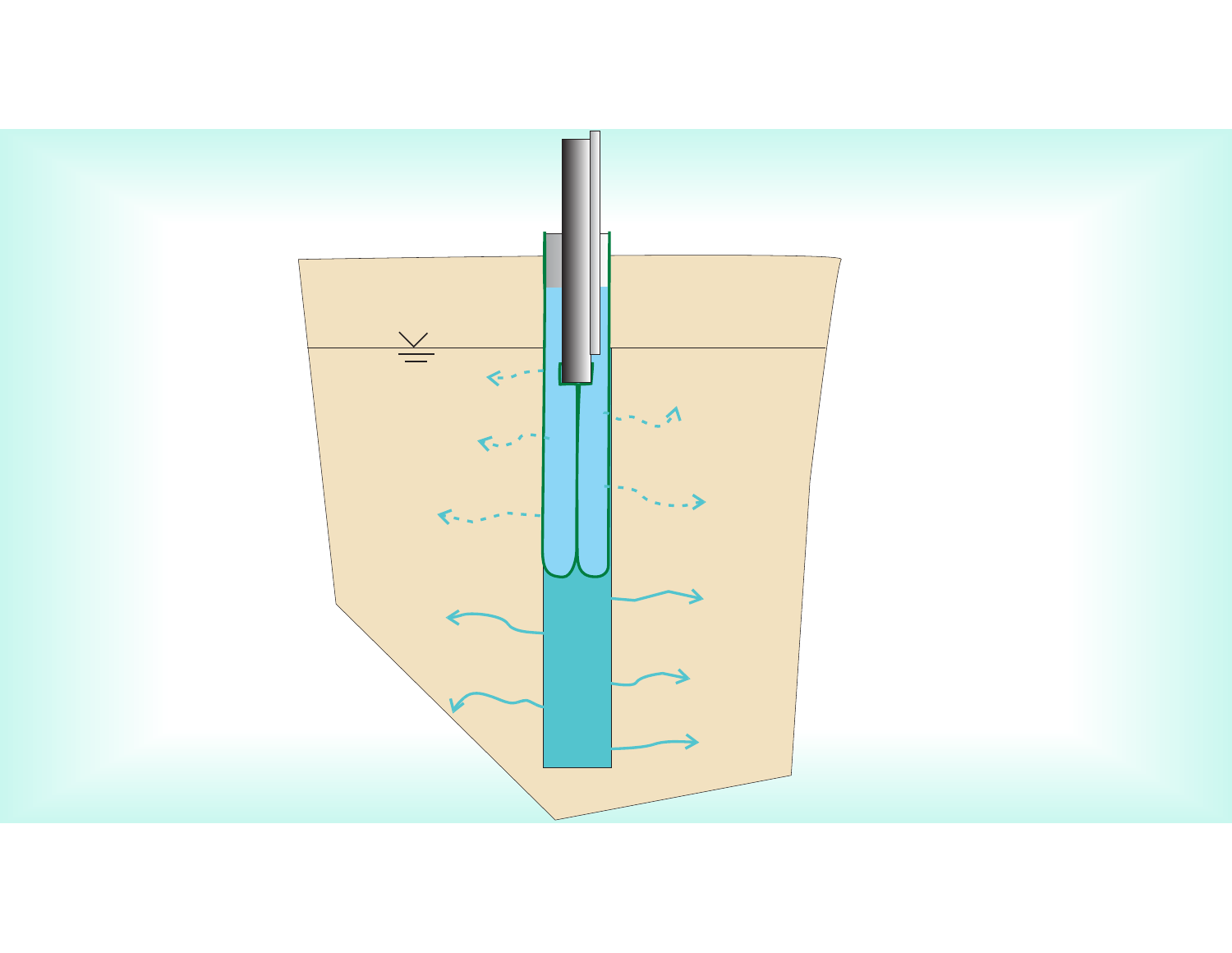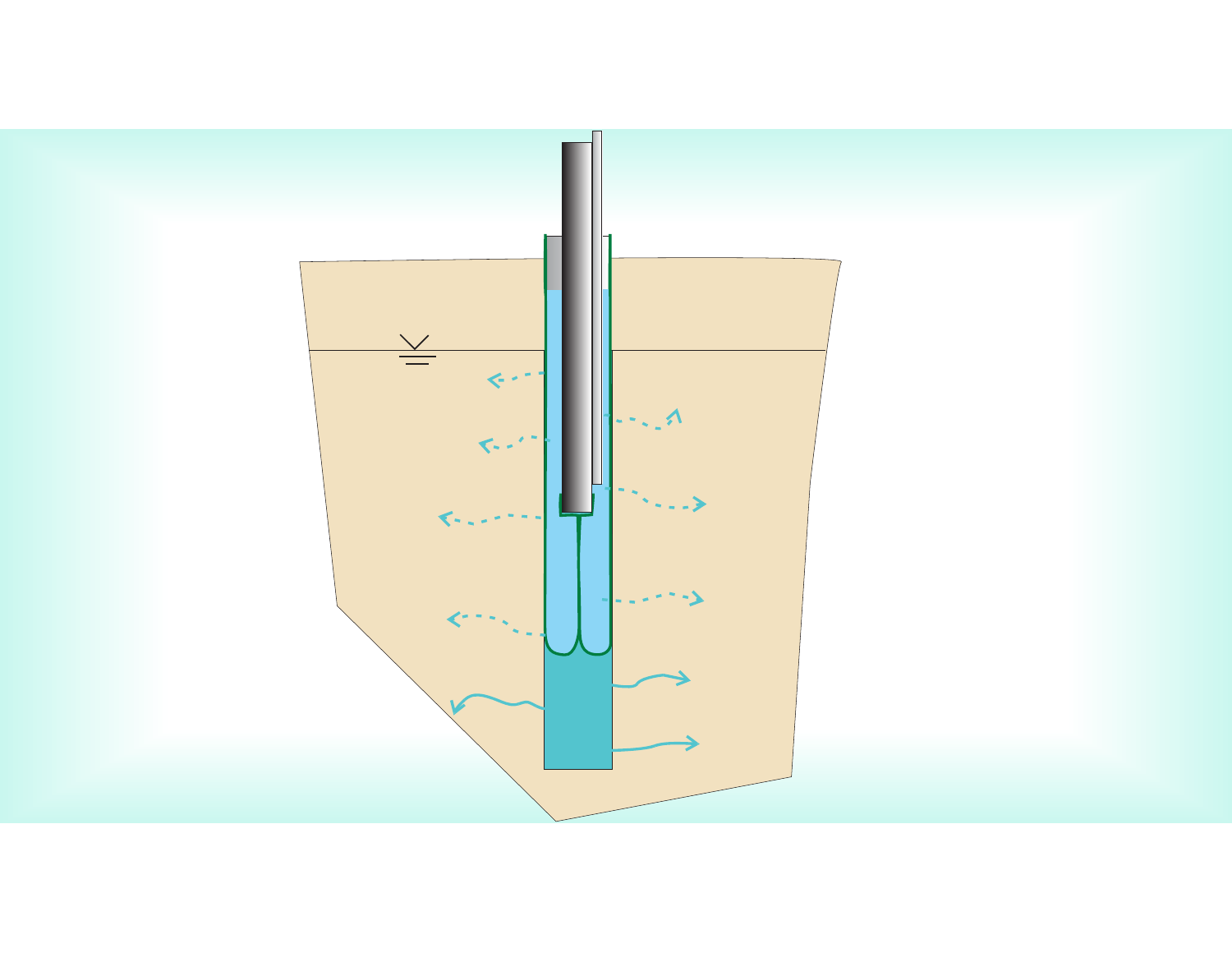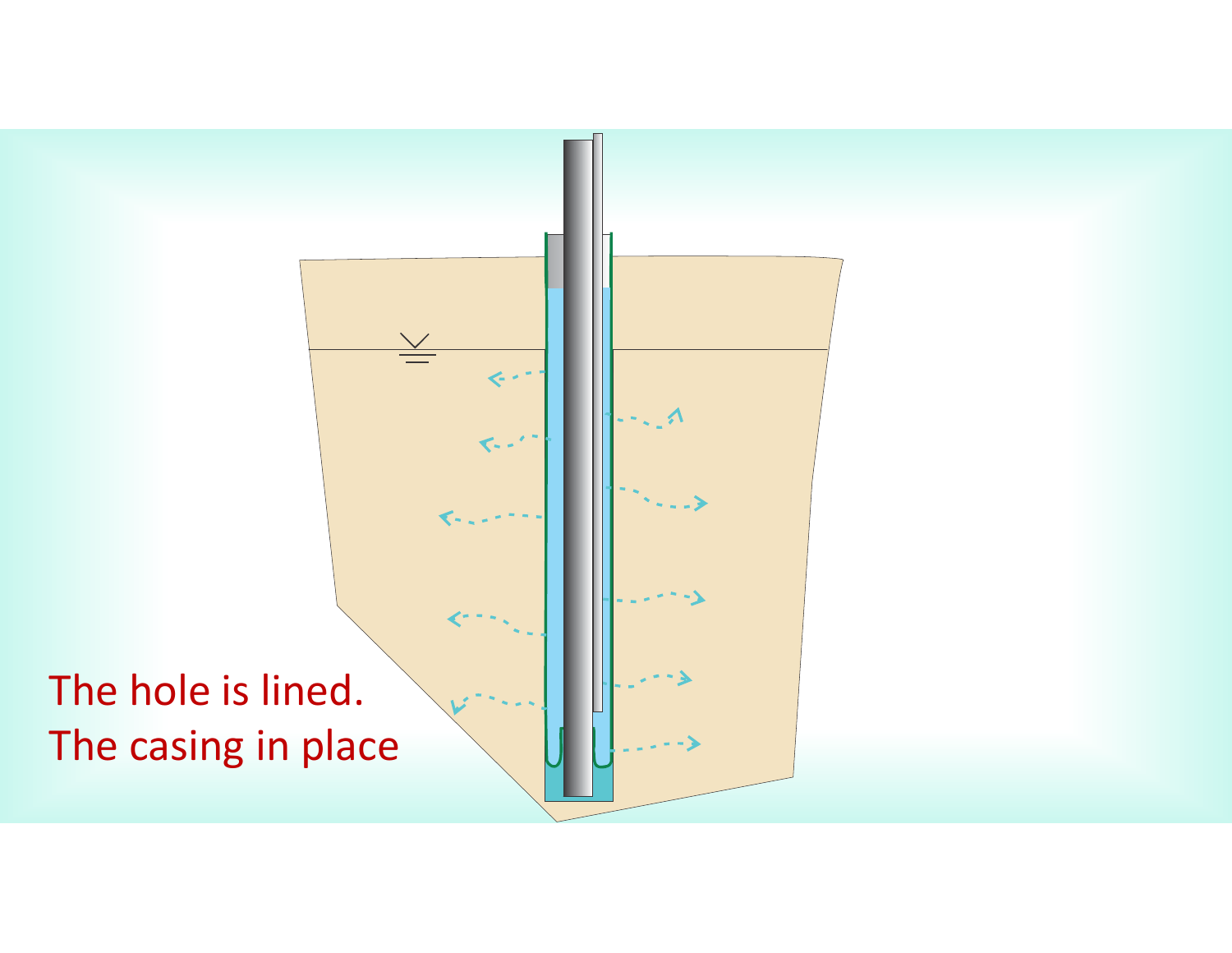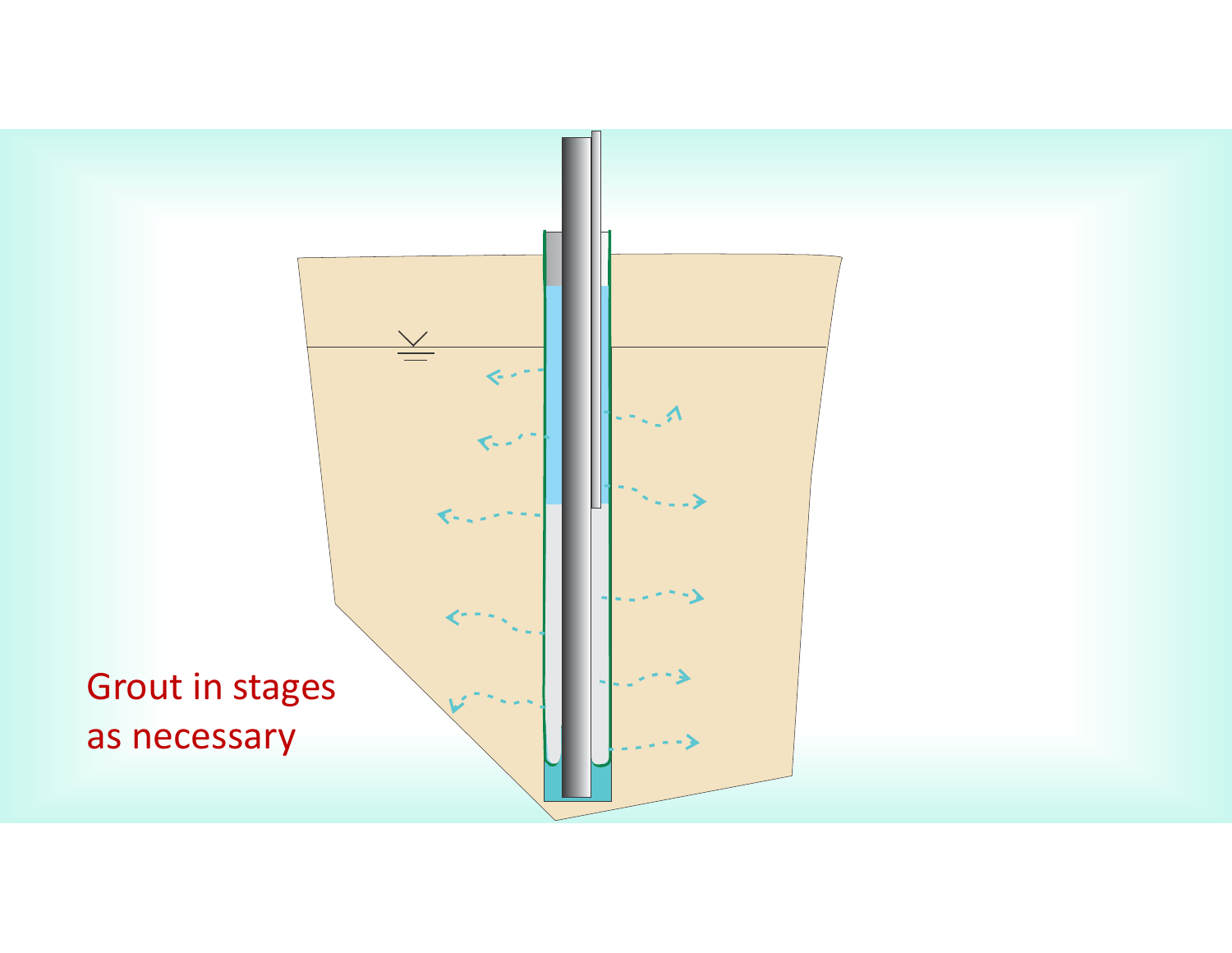# Refinements of the procedure:

- Insert a tube to remove the water or drilling mud beneath the bottom end of the<br>liner, if needed. Then deflate liner, remove the tube, and re-inflate the liner.
- Fair the end of the pipe and pad it to prevent damage to the liner as the pipe is descending.
- Control the casing descent with our system to only advance as fast as the liner propagation.
- Use <sup>a</sup> very high strength liner (200‐400 lb/in. tensile strength)
- Use <sup>a</sup> heavy mud slug in the bottom of the liner to aid eversion, more dense than grout mix. This also reduces gas flow into end of liner and out of the casing.
- Grout in 100-150 ft lifts to reduce pressure on the liner until each lift is cured<br>(~15-24hrs.)
- After the casing is in place, continue drilling at smaller diameter.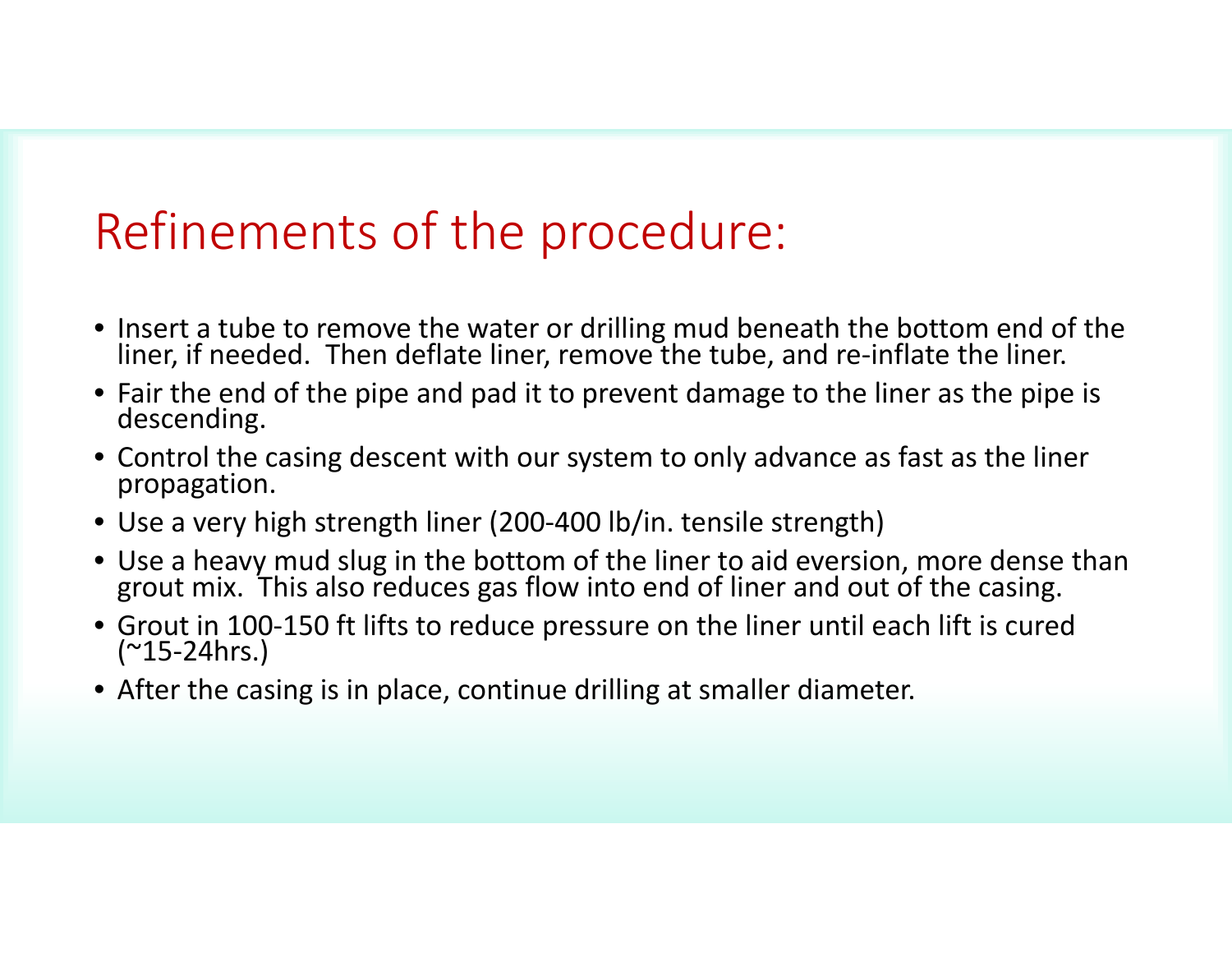# What is needed:

- FLUTe conversation with experienced hydraulic fracturing drillers and understanding of the current procedures, hardware and borehole environment.
- Visit an actual wellhead during the drilling and casing operation
- Consideration of how the liner installation might work with:
	- Mud filled holes of various mud densities
	- Lost circulation situations
	- Gas rising in the drilling fluids
	- Access limitations to the open borehole
	- Borehole pressures expected
	- Formation pressures expected
- Comparison of the liner approach with current practice. Potential modifications??
- •Consideration of other flexible liner methods for related problems and other leak paths.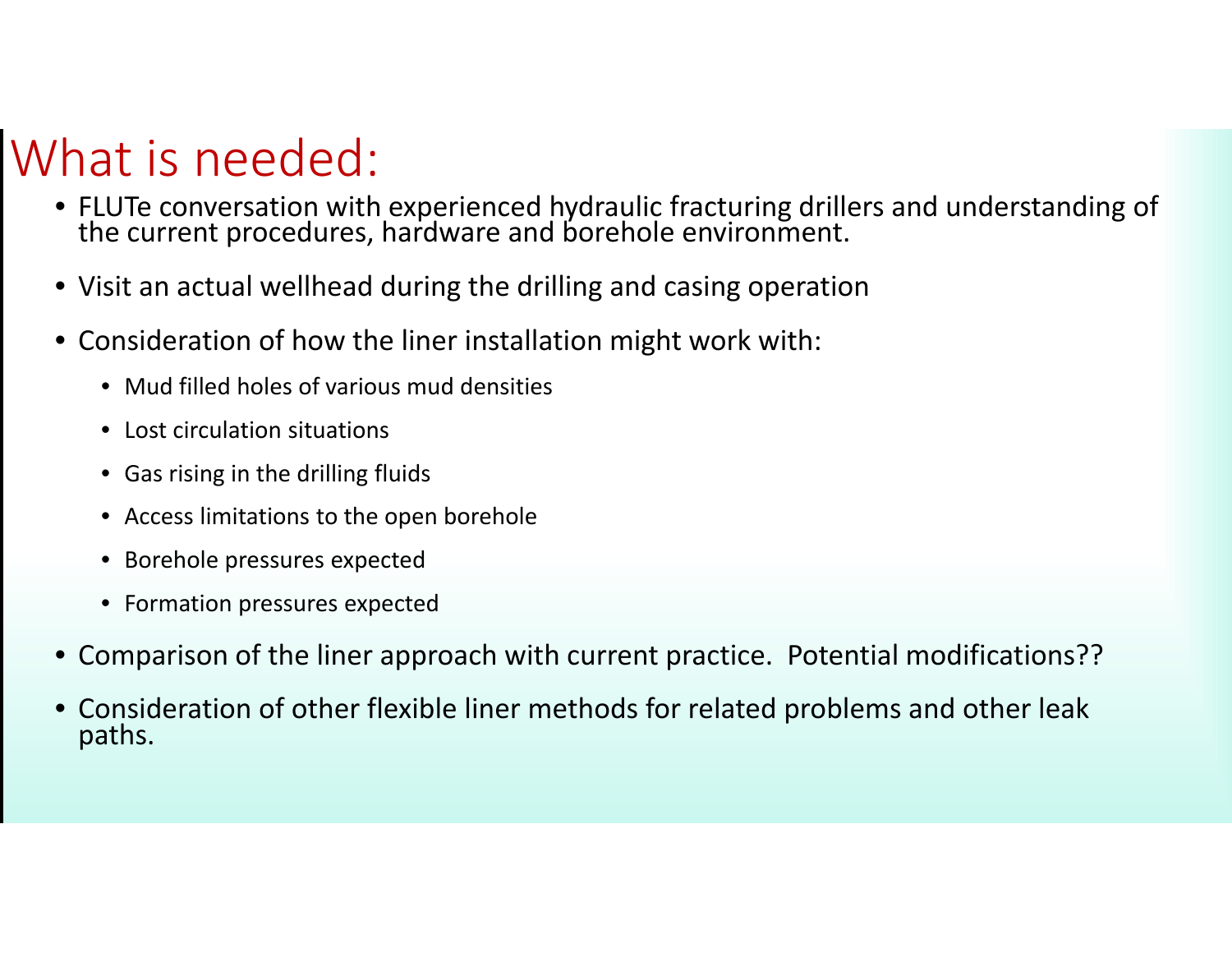# FLUTe has extensive relevant liner installationexperience:

- 18 years in the flexible liner business
- Liner augmentation of horizontal drilling
- Grouted many liners in artesian wells
- 19 patents on flexible liner methods
- 3 inch to 3 foot diam. liners installed in <sup>a</sup> wide variety of situations.
- Liners installed through casing as the casing is removed.
- Liners installed in many karst borings.

But, no experience in Oil or Gas wells yet.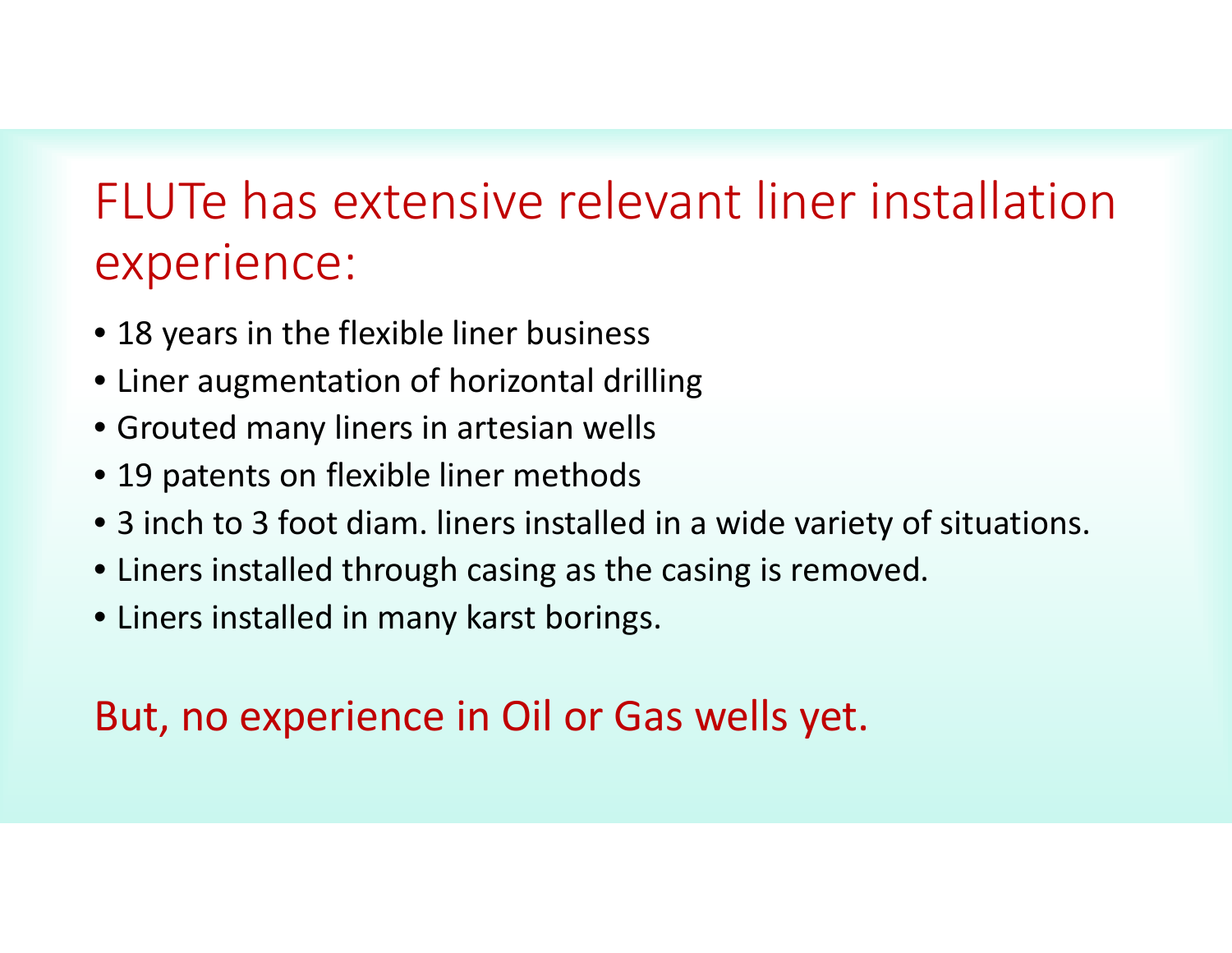#### Installations of multi‐level sampling liners



For pressure and water quality measurements

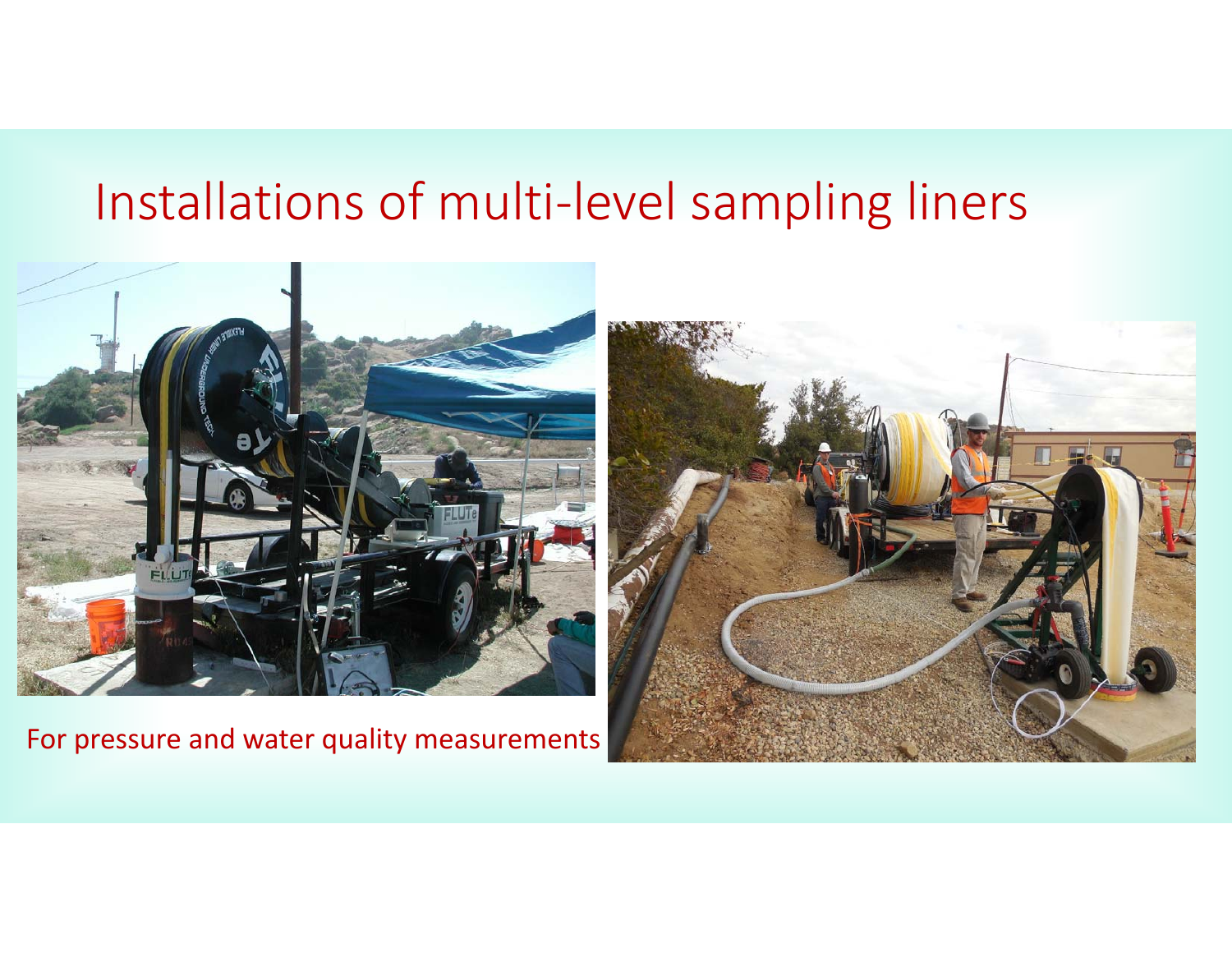# Conclusion:

- There may be <sup>a</sup> use of flexible borehole liners to improve the seal of the casing in karst formations.
- The improved seal could be achieved with substantial savings in grout used to seal borehole and reduction of the risk of leakage to shallow aquifers
- The sealing liner may have an additional benefit in reduction of the explosive gas rising in the drilling mud during the casing installation.
- Other cost reductions may be possible such as the sealing of lost circulation zones.